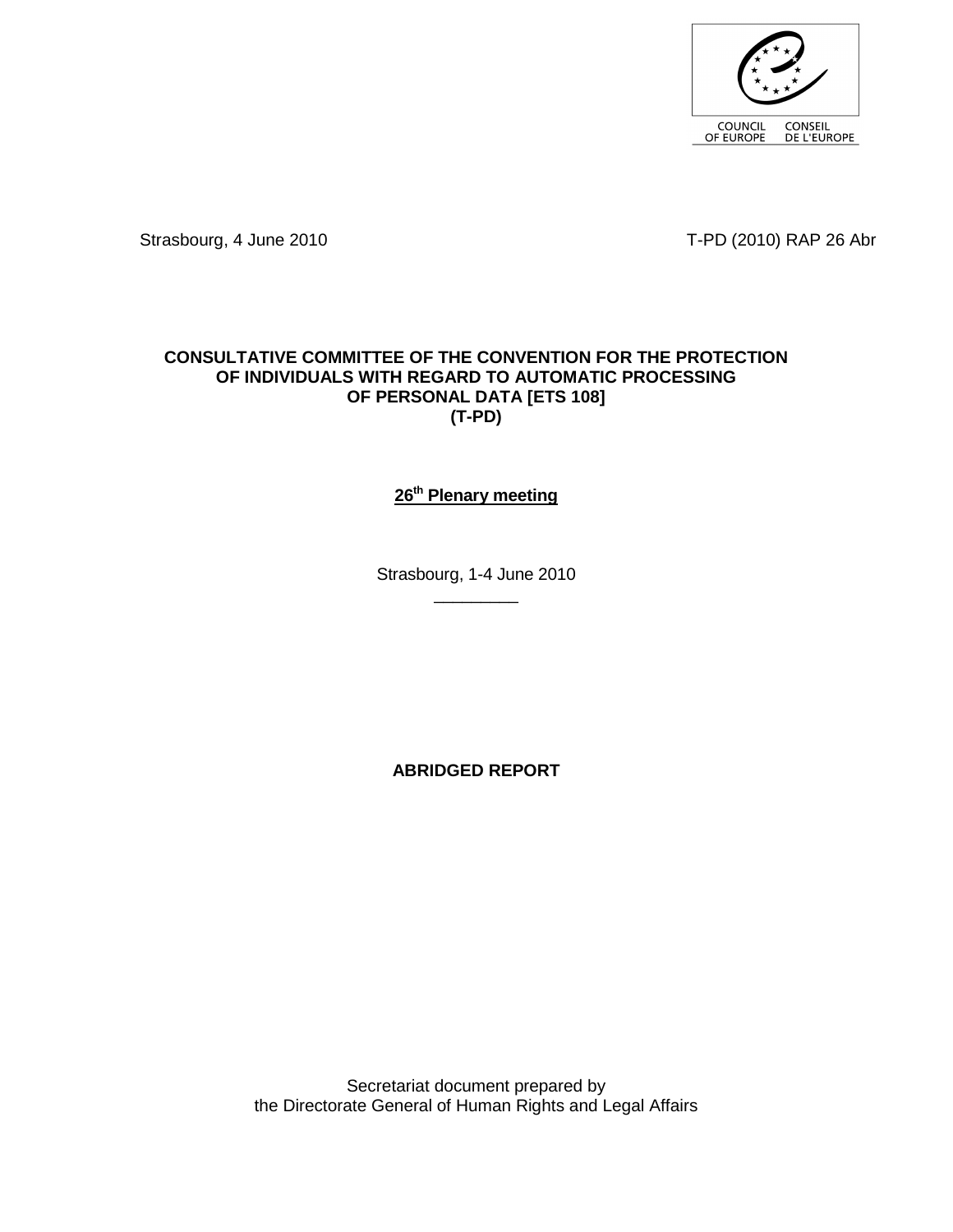The Consultative Committee of the Convention for the Protection of Individuals with regard to Automatic Processing of Personal Data (T-PD), established under Article 18 of the Convention for the Protection of Individuals with regard to Automatic Processing of Personal Data [ETS No. 108], held its 26<sup>th</sup> meeting in Strasbourg on 1-4 June 2010. The agenda, as adopted by the T-PD, and the list of participants are set out in Appendices I and II.

The T-PD:

- 1. **elected** Mr Jean-Philippe Walter (Switzerland) as the Chair, Mrs Hana Stepankova (Czech Republic) as first Vice-Chair and Mrs Catherine Pozzo-di-Borgo (France) as second Vice-Chair;
- 2. **adopted** the Modifications of the T-PD's rules of procedure (T-PD (2010) 01); however **decided** to expand on the content of Articles 14 and 15 of the procedure at a later stage;
- 3. **elected** Mrs Alessandra Pierucci (Italy), Mr Gerard Lommel (Luxembourg), Mr José Leandro Núñez García (Spain) and Mr David Törngren (Sweden) as the members of the Bureau, to fulfil the terms of office until 2012;
- 4. **took note** of the updates provided by the Observers to the Committee: the Organisation for European Co-operation and Development (OECD) and the Commission of the European Union;
- 5. **examined and adopted** the draft Recommendation on the protection of individuals with regard to automatic processing of personal data used in the context of profiling (T-PD-BUR(2009)02 rev 6 Fin) and decided to forward it to the Bureau of the European Committee on legal co-operation (CDCJ-BU) for approval;
- 6. **invited** members of the T-PD to submit their comments and possible amendments to the draft Explanatory Memorandum to the draft Recommendation on the protection of individuals with regard to automatic processing of personal data used in the context of profiling;
- 7. **took note** of the summary presented by the Council of Europe Data Protection Commissioner, Mr Karel Neuwirt concerning his term of office;
- 8. **elected** Mr Karel Neuwirt as the Council of Europe Data Protection Commissioner for the second term of office;
- 9. **held** an exchange of views on the draft Regulation outlining a data protection system for personal data files in the Council of Europe and the comments on it received from the Legal Advice and Litigation Division with the view to finalising it. The proposed draft Regulation will presented to the Secretary General of the Council of Europe by the Data protection Commissioner;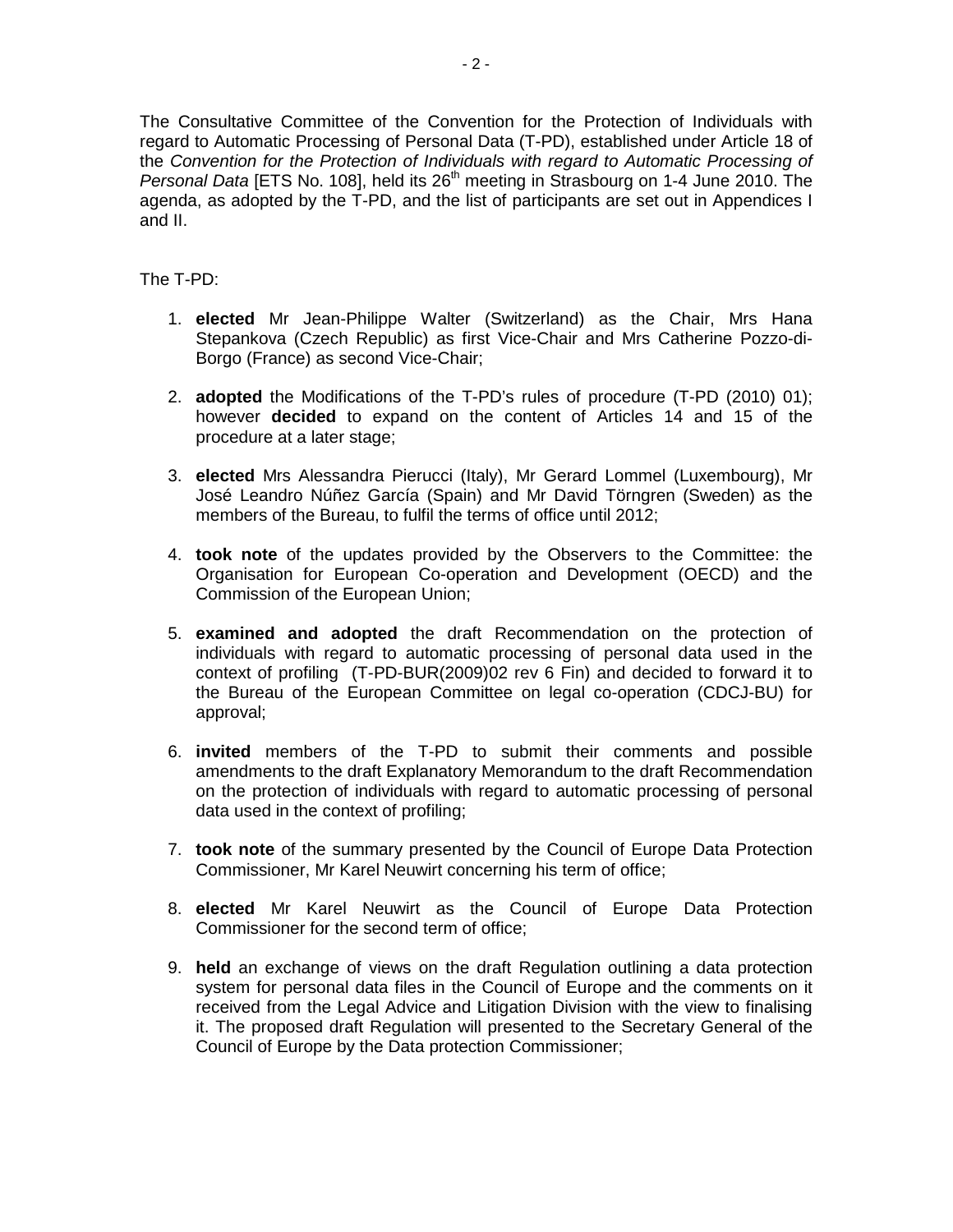- 10. **held** an exchange of views the Data Protection Day 2010 and on major developments in the data protection field since the 25th meeting of the T-PD (2-4 September 2009);
- 11. **took note** that an updated website on data protection is being developed and **requested** that the Secretariat set up a collaborative space within this updated website
- 12. **took note** of the date of the  $27<sup>th</sup>$  plenary meeting in 2011 (29 November 2 December 2011)**.**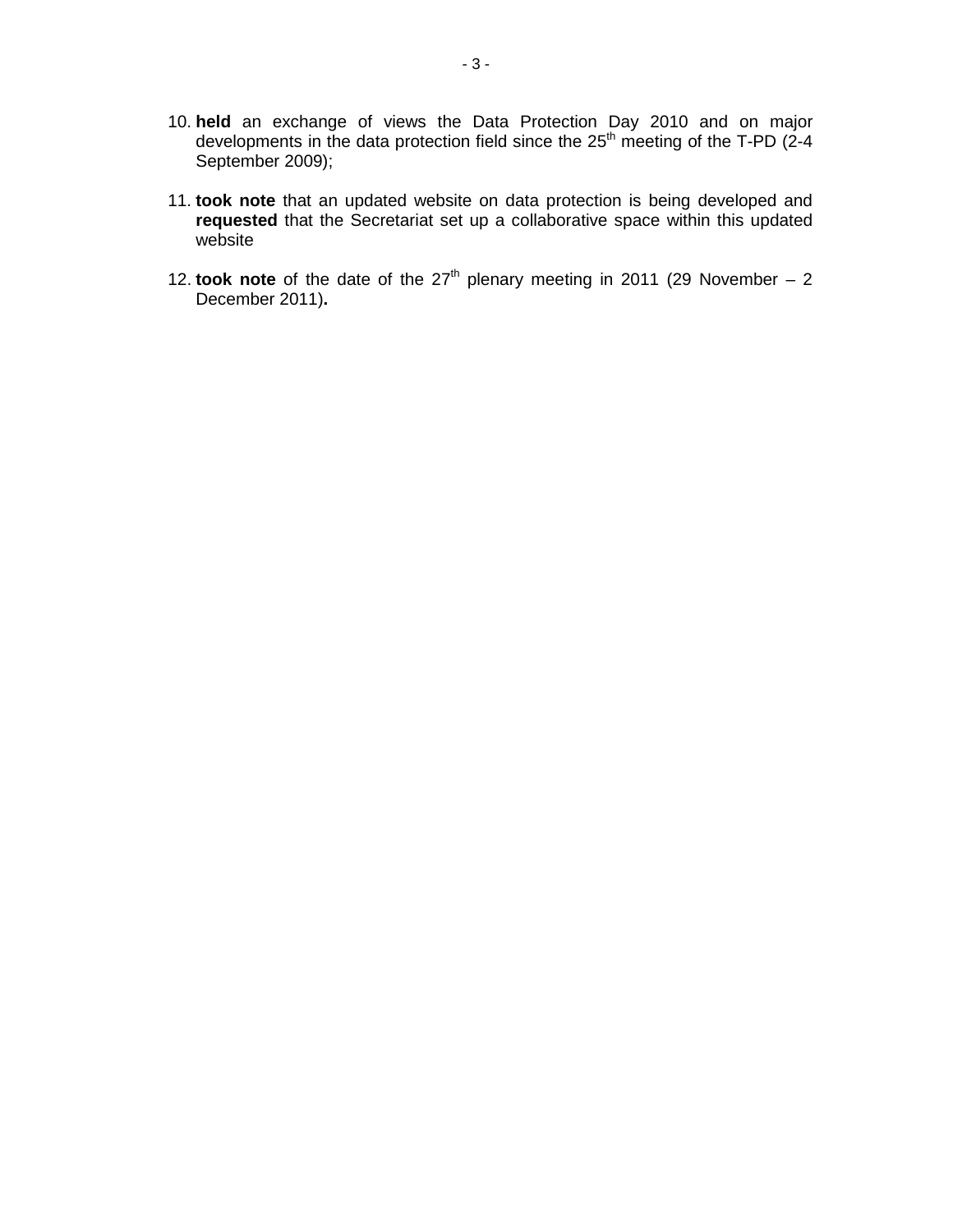## **APPENDIX I**

## **DRAFT AGENDA**

#### **OPENING OF THE MEETING**

## **ADOPTION OF THE AGENDA AND THE DRAFT MEETING REPORT OF THE 25TH PLENARY**

## **STATEMENT BY THE SECRETARIAT**

| • T-PD (2009) RAP 25        | Draft report of the $25th$ Plenary meeting of the T-<br>PD (Consultative Committee of the Convention for<br>the Protection of Individuals with regard<br>to<br>Automatic Processing of Personal Data<br>[ETS No. 108]) (2-4 September 2009) |
|-----------------------------|---------------------------------------------------------------------------------------------------------------------------------------------------------------------------------------------------------------------------------------------|
| • CM/Del/Dec(2010)1079/10.2 | Committee of Minister's decision on<br>Draft<br>Abridged report of the 25th Plenary meeting of<br>the T-PD                                                                                                                                  |
| CM/Notes/1050/10.6          | Instructions to the CDCJ on a new Committee of<br>Ministers' recommendation on profiling                                                                                                                                                    |
| • T-PD-BUR (2009) RAP 19    | Report of the 19 <sup>th</sup> meeting of the T-PD-BUR<br>(18-20 November 2009)                                                                                                                                                             |
| • T-PD-BUR (2010) RAP 20    | Report of the 20 <sup>th</sup> meeting of the T-PD-BUR<br>(2-4 March 2010)                                                                                                                                                                  |
| T-PD-BUR (2010) RAP 21      | Report of the 21 <sup>th</sup> meeting of the T-PD-BUR<br>(13-15 April 2010)                                                                                                                                                                |

#### **ELECTION OF THE CHAIR, VICE-CHAIRS AND THE BUREAU MEMBERS**

Required action: the T-PD will elect its Chair, two Vice-chairs and the Bureau members

#### **OVERVIEW OF DATA PROTECTION ACTIVITIES SINCE THE LAST PLENARY AND PARTICIPATION OF T-PD MEMBERS AT OTHER WORKING GROUPS (CAHTAX, ANTI-DOPING ETC )**

Required action: the T-PD members will take note of the participation of the T-PD members at other working parties.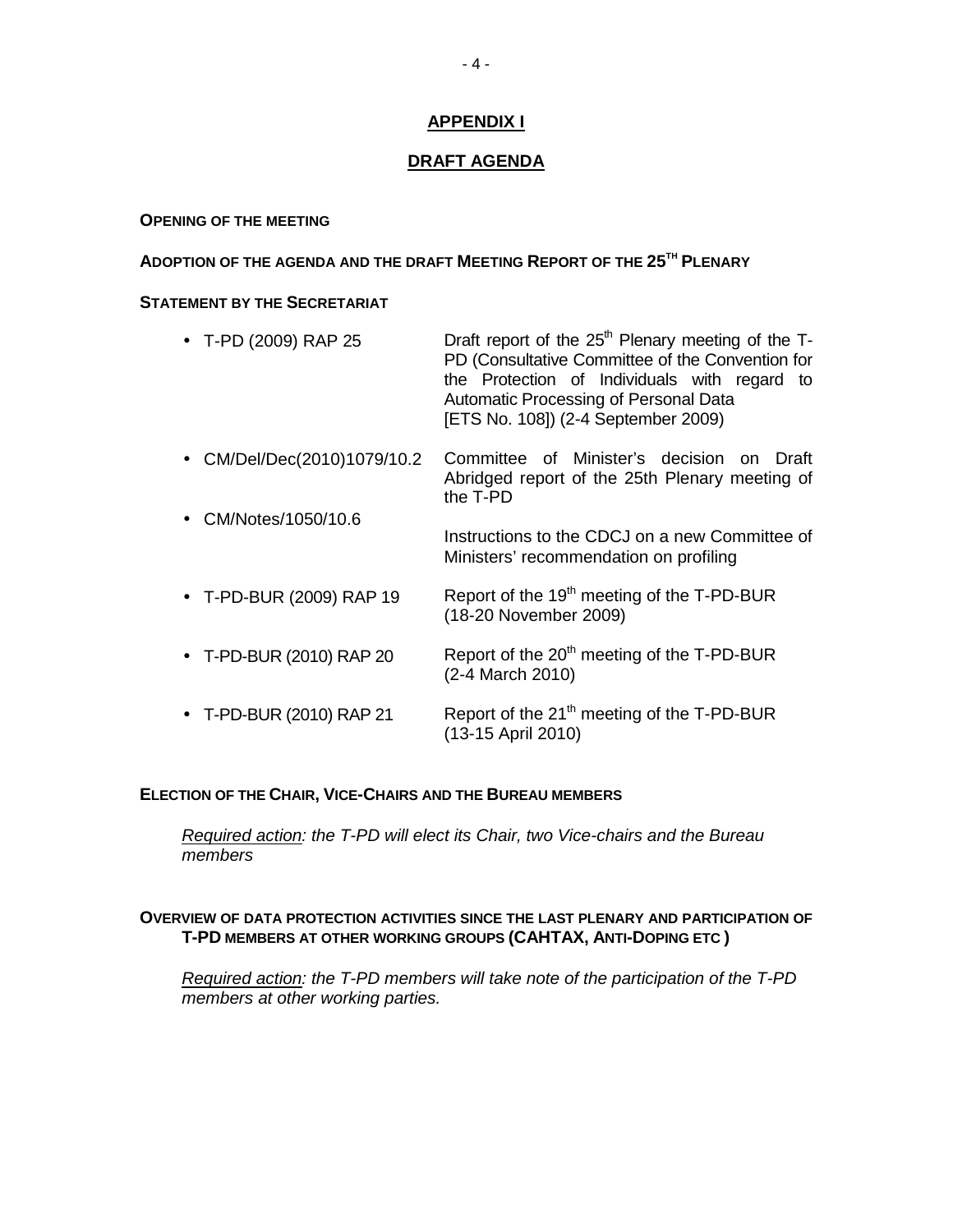#### **UPDATES FROM OBSERVERS**

#### **PROFILING**

Required action: the T-PD will be called upon to examine the draft recommendation on personal data protection with regards to the process of profiling with a view to its adoption

- T-PD (2008) 1 Final version of the study on the application of Convention 108 to the profiling mechanisms
- T-PD-BUR(2009)2Rev5 Fin Draft recommendation on the protection of individuals with regard to automatic processing of personal data used in the framework of profiling as resulting from the  $21<sup>th</sup>$  Bureau meeting (13-15 April 2010)
- T-PD-BUR (2010) 08 Comments on the  $5<sup>th</sup>$  version of the draft recommendation on the protection of individuals with regard to automatic processing of personal data used in the framework of profiling
- T-PD-BUR (2010) 02 rev2 Explanatory memorandum on the draft recommendation on the protection of individuals with regard to automatic processing of personal data used in the framework of profiling

#### **ELECTION OF THE DATA PROTECTION COMMISSIONER**

Required action: According to Article 1 of the Resolution on the Regulation outlining a data protection system for personal data files in the Council of Europe, the T-PD will elect the Data Protection Commissioner of the Council of Europe.

T-PD (2010) 03 Election of the Council of Europe Data protection Commissioner

#### **DISCUSSION ON A NEW RESOLUTION ON DATA PROTECTION COMMISSIONER**

Required action: the T-PD will discuss the amendments proposed to the resolution on the Regulation outlining a data protection system for personal data files in the Council of Europe with a view to sending it to the Secretary General of the Council of Europe

T-PD-BUR (2010) 06 Draft Regulation outlining a data protection system for personal data files in the Council of Europe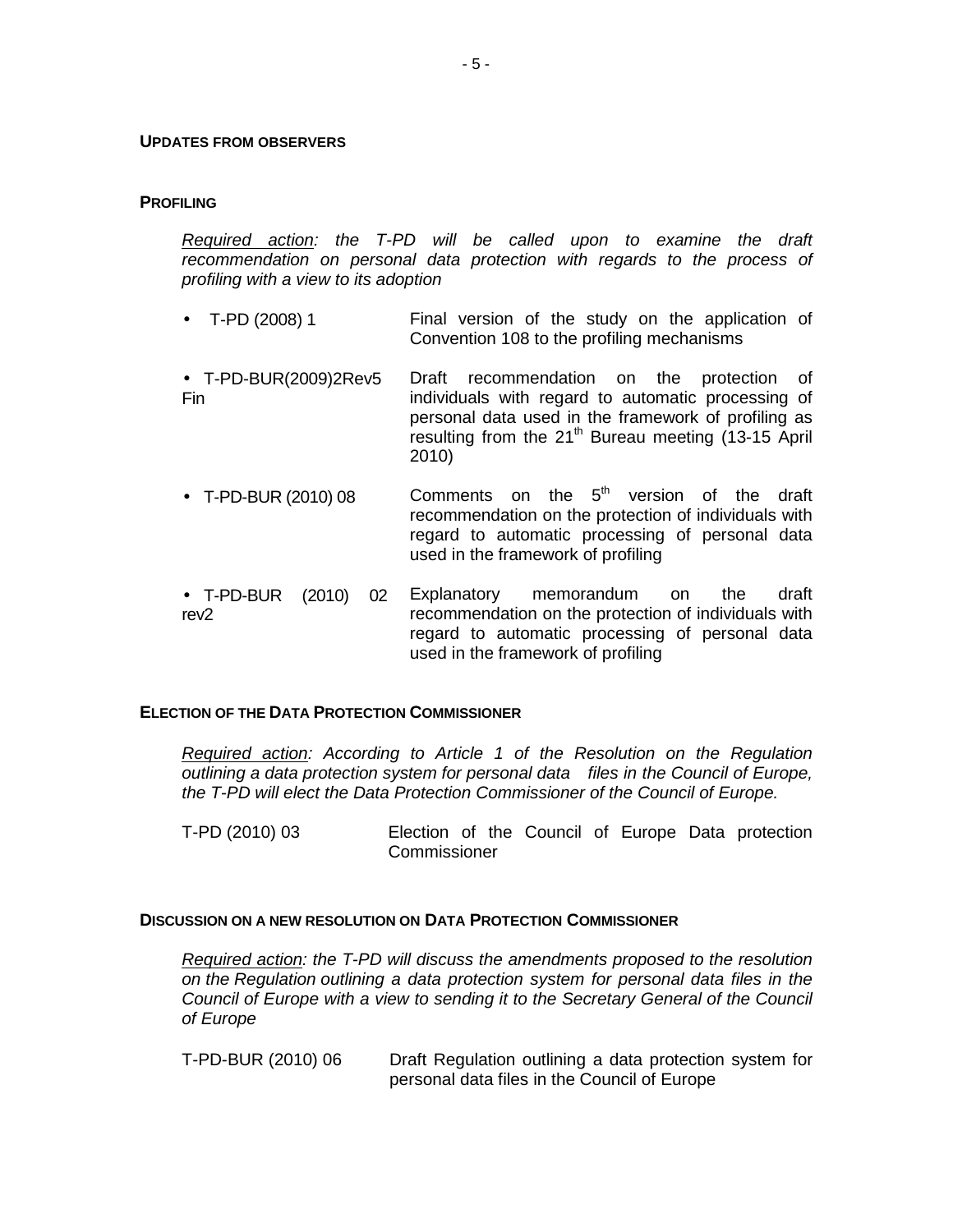#### **AMENDMENTS TO THE RULES OF PROCEDURE**

Required action: the T-PD will be called upon to discuss the proposed amendments to the rules of procedure with a view to its adoption

• T-PD (2010) 01 Draft rules of procedure

#### **DATA INFORMATION ON THE 2010 DATA PROTECTION DAY AND ON MAJOR DEVELOPMENTS IN THE DATA PROTECTION FIELD SINCE THE 25TH MEETING OF THE T-PD (2-4 SEPEMBER 2010)**

Required action: the T-PD will have an exchange of views on those issues. Delegations are encouraged to submit their contributions in writing to the Secretariat by the  $15<sup>th</sup>$  of May

- DPD (2010) Compilation Compilation of the participation forms received for the 2010 Data Protection Day
- T-PD (2010) 02 MOS Information on recent developments at national level in the data protection field

#### **COMMUNICATION FROM THE SECRETARIAT OF THE STEERING COMMITTEE ON MEDIA AND NEW COMMUNICATION SERVICES (CDMC)**

• MC-S-CI (2010) 04 Draft declaration of the Committee of Ministers on the management of the Internet protocol address resources in the public interest

**DATE OF THE 27TH PLENARY MEETING OF THE T-PD IN 2011**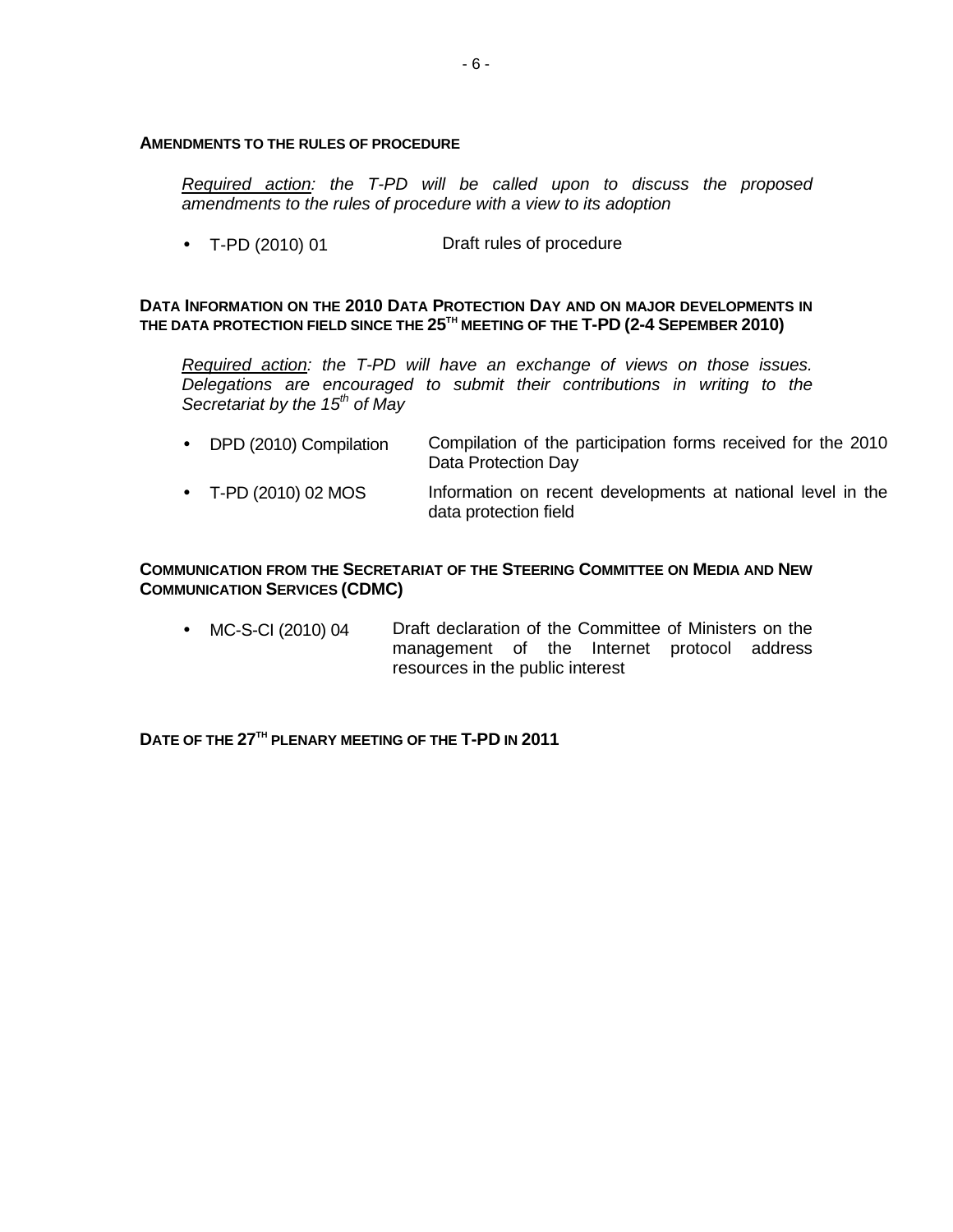## **APPENDIX II**

# **LIST OF PARTICIPANTS**

# **MEMBERS OF THE T-PD**

#### **ALBANIE/ALBANIA**

Flora Çabej Pogaçe, Albanian Commissioner for Personal Data Protection

Erton Karagjozi, Director of the Registration Department, Commissioner for Personal Data Protection

#### **ANDORRA/ANDORRE**

Joan Crespo Piedra, Chef de l'Agence, Agencia Andorrana de Proteccio de Dades **Personals** 

Anna Cadena Turiella, Inspectrice, Agencia Andorrana de Proteccio de Dades Personals

#### **AUSTRIA/AUTRICHE**

Eva Souhrada-Kirchmayer, Head of the data protection division, Federal Chancellery

#### **BELGIUM/BELGIQUE**

Joëlle Jouret, SPF Justice, Direction générale de la législation et des libertés et droits fondamentaux, Service des droits de l'homme

## **BOSNIA AND HERZEGOVINA / BOSNIE HERZEGOVINE**

Vesna Pehar, Assistant Director of the Department for International Cooperation and Public Relations, Agency for personal data protection

## **CROATIA/CROATIE**

Sanja Vuk, Chef du département pour l'UE et des affaires juridiques, Agence Croate pour la protection des données

## **CYPRUS/CHYPRE**

Nonie Avraam, Office of the Commissioner for personal data protection Excused / excusé

## **CZECH REPUBLIC/RÉPUBLIQUE TCHÈQUE**

Hana Štěpánková [First Vice-Chair of the T-PD], Head of the Press Department, Spokeswoman, Office for Personal Data Protection Excused / excusée

#### **DENMARK/DANEMARK**

Louise Black Mogensen, Head of Section, The Danish Data Protection Agency

## **ESTONIA/ESTONIE**

Kaja Puusepp, Supervision Director, Estonian Data Protection Inspectorate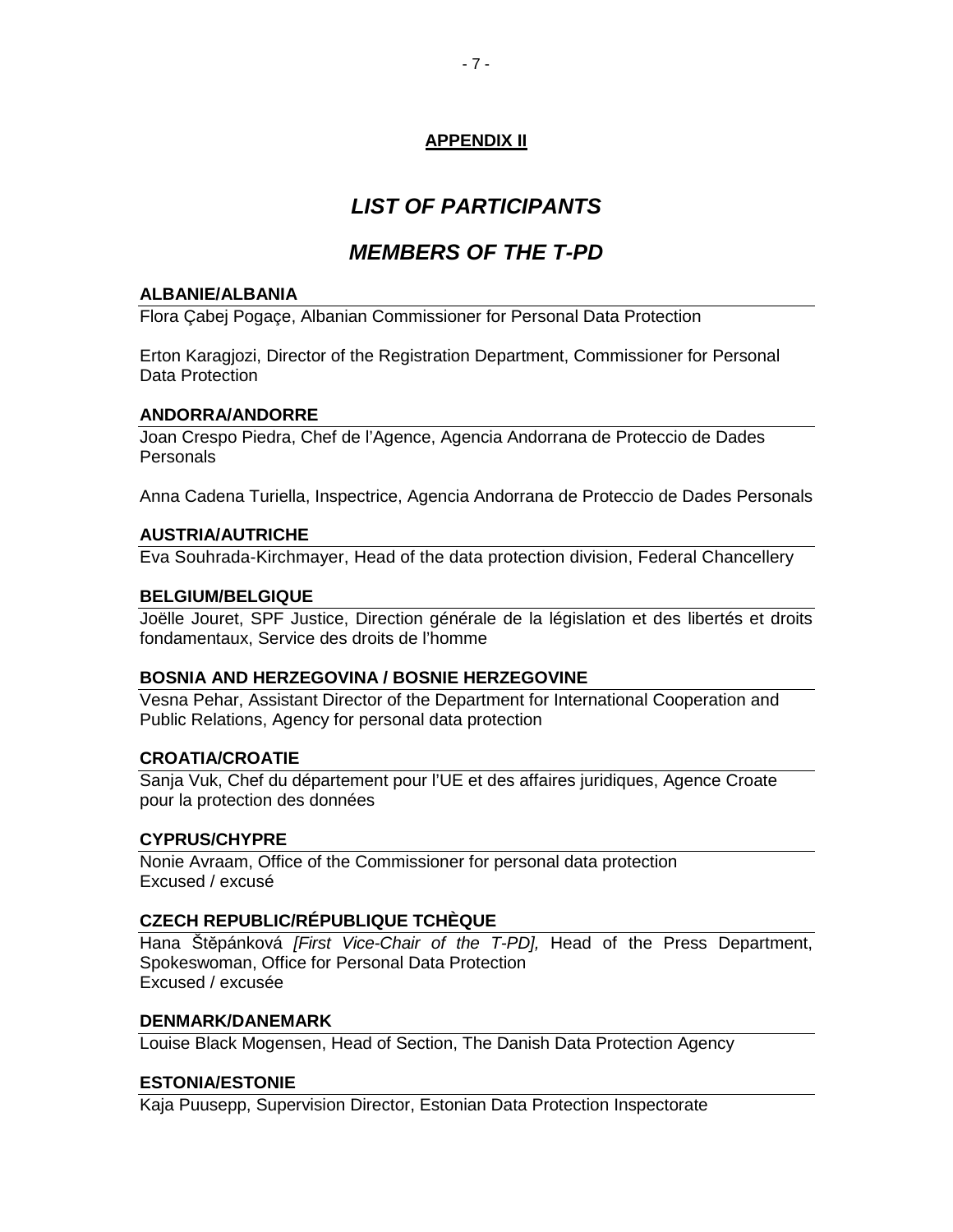#### **FINLAND/FINLANDE**

Leena Vettenranta, Legal Adviser, Ministry of Justice

#### **FRANCE**

Mme Catherine Pozzo-di-Borgo [Second Vice-Chair of the T-PD], Commissaire du Gouvernement adjoint auprès de la CNIL

#### **GERMANY/ALLEMAGNE**

Claudia Thomas, Federal Ministry of the Interior, Division V II 4 Data Protection Law

#### **GEORGIA/GEORGIE**

Otar Kakhidze, Head of Analytical Department, Ministry of Justice Excused / excusée

#### **GREECE/GRECE**

Zoe Kardasiadou, Lawyer, Ministry of Justice, Hellenic Data Protection Authority

#### **HUNGARY/HONGRIE**

Kinga Szurday, Senior Legal Councellor, Ministry of Justice and law enforcement

#### **IRELAND/IRLANDE**

Caroline Donnellan, Deputy to the Permanent Representative, Council of Europe permanent representation

Noreen Walsh, Civil Law Reform Division, Department of Justice, Equality and Law Reform,

#### **ITALY/ITALIE**

Alessandra Pierucci, Civil Servant at the Italian Data Protection Authority, Garante per la Protezione dei Dati Personali Excused / excusée

Clizia D'Agata, Substitute representative of Ms. Alessandra Pierucci / Représentant remplaçante de Mme Alessandra Pierucci, Service for Community and International Matters of the Italian Data Protection Authority, Garante per la Protezione dei Dati Personali

#### **LATVIA/LETTONIE**

Signe Plumina, Director, Data State Inspectorate of Latvia

Aiga Balode, Deputy Director, Data State Inspectorate of Latvia

#### **LITHUANIA/LITUANIE**

Rita Vaitkevičienė, Deputy Director, State Data Protection Inspectorate

## **LIECHSTENSTEIN**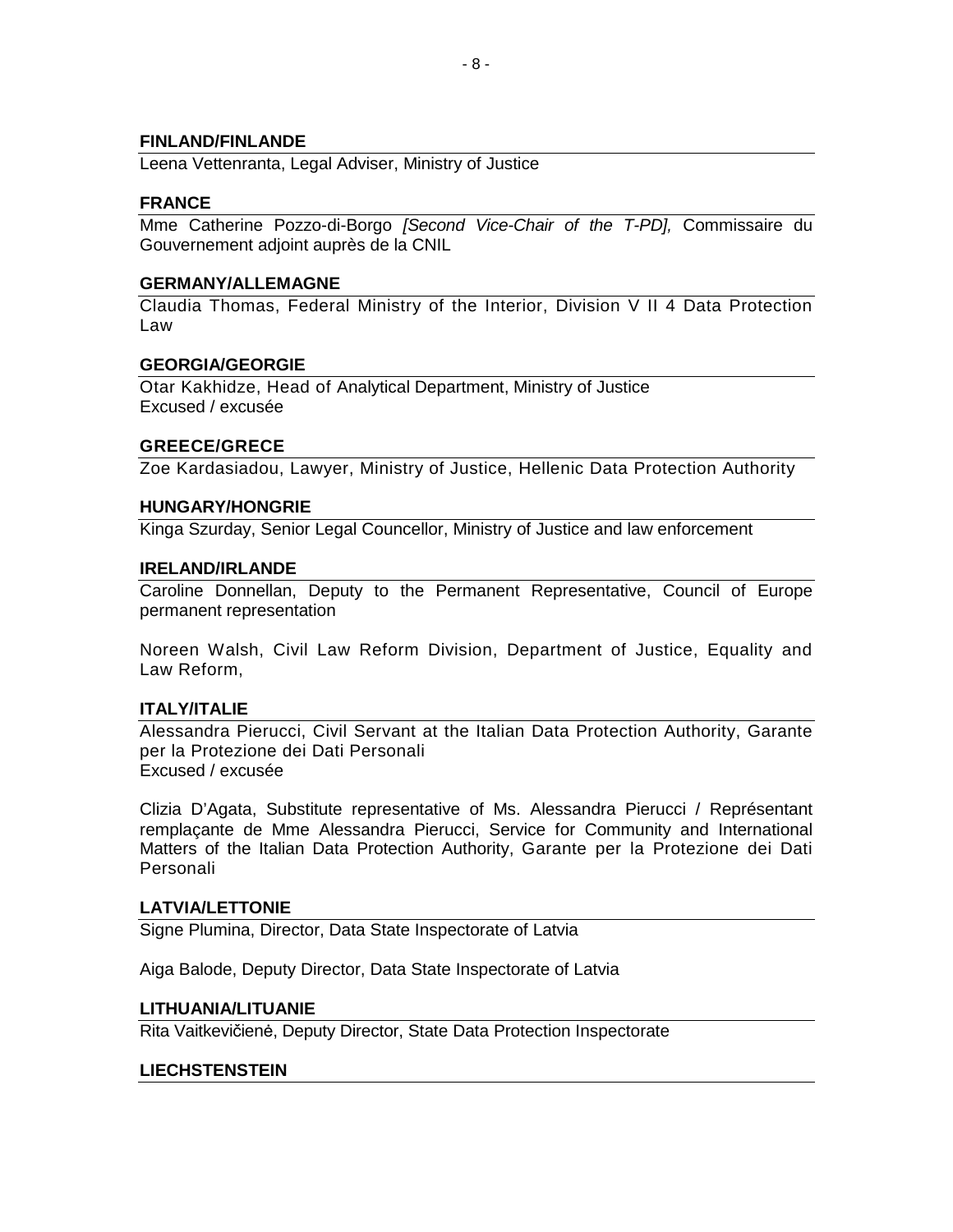Philipp Mittelberger, Datenschutzbeauftragter, Stabsstelle für Datenschutz (Data Protection Office),

#### **LUXEMBOURG**

Gérard Lommel, Président de la Commission Nationale pour la protection des données (CNPD),

#### **MALTA/MALTE**

Ingrid Camilleri B.A., Head of Legal Unit, Office of the Data Protection Commissioner

#### **MOLDOVA**

Nicolae Lungu, Head of the Directorate for Legal Affairs and Public Relations, National Center for Personal Data Protection

#### **NETHERLANDS/PAYS-BAS**

Victoire Lucieer, Senior policy officer, Dutch Data Protection Authority

#### **NORWAY/NORVEGE**

Jan Eivind Norheim, Adviser, Ministry of Justice and Police, Department of Legislation

#### **POLAND/POLOGNE**

Urszula Góral, Director, Social Education and International Cooperation Department, Bureau of the Inspector General for Personal Data Protection

#### **PORTUGAL**

Joao Pedro Cabral, Directorate General of Justice Policy, Ministry of Justice

#### **ROMANIA/ROUMANIE**

Georgeta Basarabescu, President of the National Supervisory Authority for Personal Data Processing

George Grigore, Department of European Integration, and International Affairs - Romanian DPA

Raluca Popa, Department of International Affairs, National Supervisory Authority for Personal Data Processing

#### **SERBIA/SERBIE**

Nevena Ruzic, Head of the Office, Commissioner for Information of Public Importance and Personal Data Protection

#### **SLOVAKIA/SLOVAQUIE**

Veronika Žuffová–Kunčová, State Counselor, Foreign Relations Department, Personal Data Protection Office of the SR

#### **SLOVENIA/SLOVENIE**

Marijan Conc, State Supervisor for personal data, Information Commissioner Office

#### **SPAIN/ESPAGNE**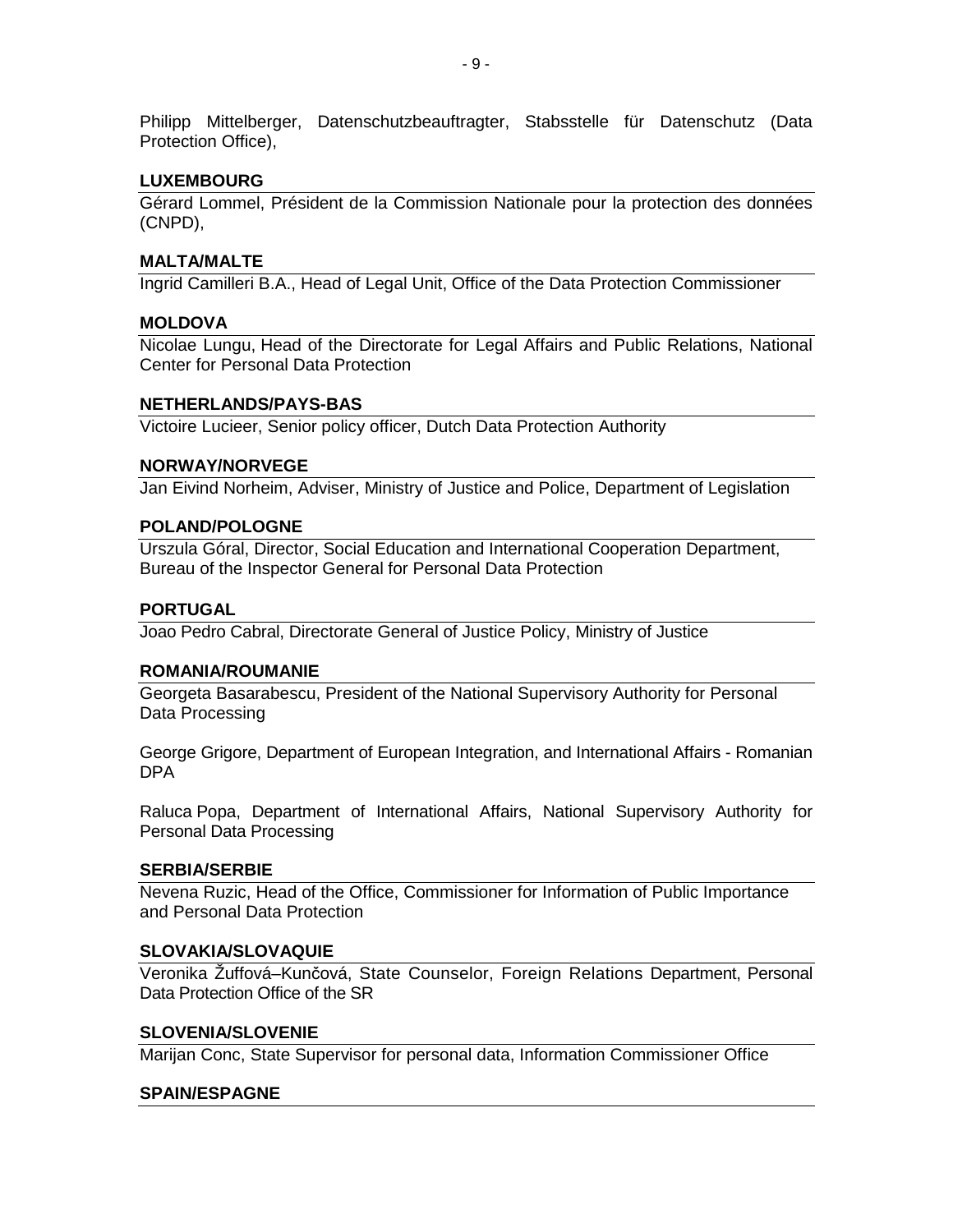José Leandro Núñez García, Advisor on International Affairs, International Section of the Spanish Data Protection Agency, Agencia Española de Protección de Datos

#### **SWEDEN/SUEDE**

David Törngren, Legal Adviser, Ministry of Justice, Justitiedepartementet

#### **SWITZERLAND/SUISSE**

Jean-Philippe Walter [Chair of the T-PD], Office du Préposé fédéral à la protection des données et à la transparence (PFPDT), Chancellerie fédérale

#### **"THE FORMER YUGOSLAV REPUBLIC OF MACEDONIA" / « L'EX-RÉPUBLIQUE YOUGOSLAVE DE MACÉDOINE »:**

Elena Stojanovska, Advisor for International Cooperation and Public Relations, Directorate for Personal Data Protection

#### **UNITED KINGDOM/ROYAUME-UNI**

Kevin Fraser, Head of EU Data Protection Policy, Ministry of Justice

## **COUNCIL OF EUROPE DATA PROTECTION COMMISSIONNER / COMMISSAIRE A LA PROTECTION DES DONNEES DU CONSEIL DE L'EUROPE**

Karel Neuwirt, Czech Republic

## **EXPERTS SCIENTIFIQUES/SCIENTIFIC EXPERTS**

Yves Poullet, Directeur du CRID (Centre de Recherches Informatique et Droit)

Jean-Marc Dinant, Informaticien expert auprès de la Commission Belge de la protection de la vie privée, Maître de conférence à l'Université de Namur

## **COMMISSION OF THE EUROPEAN COMMUNITIES/ COMMISSION DES COMMUNAUTÉS EUROPÉENNES**

Hana Pecháčková, Directorate General Justice, Freedom and Security, D5 Data Protection Unit

## **OBSERVERS/OBSERVATEURS**

#### **FRENCH-SPEAKING ASSOCIATION OF PERSONAL DATA PROTECTION AUTHORITIES / ASSOCIATION FRANCOPHONE DES AUTORITÉS DE PROTECTION DES DONNÉES PERSONNELLES (AFAPDP)**

Olivier Matter, CNIL, Secrétariat Général de l'AFAPDP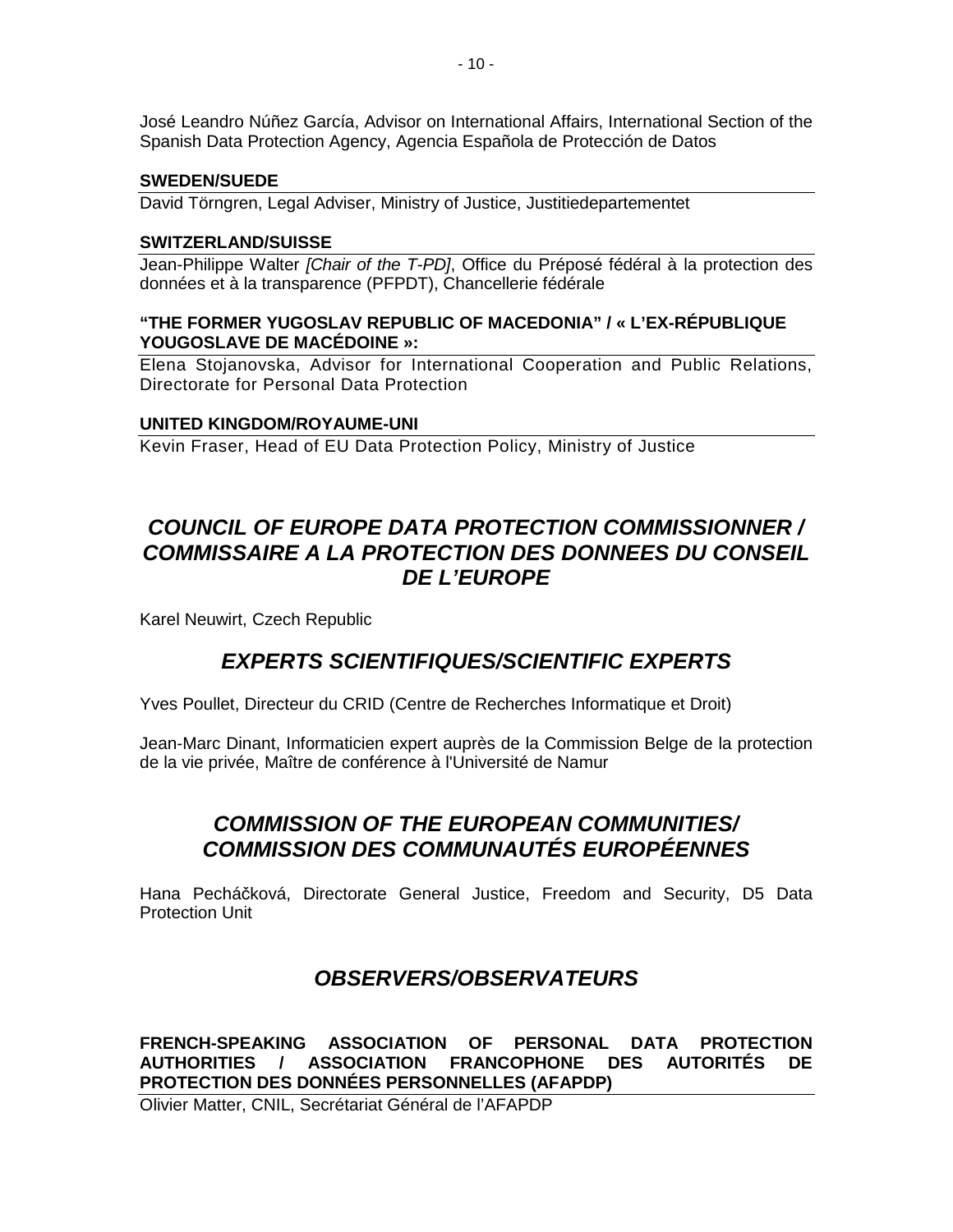#### **ORGANISATION FOR ECONOMIC CO-OPERATION AND DEVELOPMENT (OECD) / ORGANISATION DE COOPERATION ET DE DEVELOPPEMENT ECONOMIQUES (OCDE)**

Michael Donohue, Information security, privacy, and consumer policy, OECD, DSTI, ICCP

#### **UNITED STATES OF AMERICA / ETATS-UNIS D'AMERIQUE**

Lauren Saadat, US Dept. of Homeland Security, Privacy Office, International Privacy Policy, U.S. Department of Homeland Security,

# **SECRETARIAT**

#### **DIRECTORATE GENERAL OF HUMAN RIGHTS AND LEGAL AFFAIRS / DIRECTION GENERALE DES DROITS DE L'HOMME ET DES AFFAIRES JURIDIQUES**

#### **Directorate of Standard-Setting / Direction des activités normatives**

#### **Law reform Department / Département des Réformes législatives**

Jörg Polakiewicz, Head of the Law Reform Department / Chef du Service des réformes législatives :

Tel.: +33 3 88 41 2919, Jorg.polakiewicz@coe.int

## • **Public and Private Law Division / Division du droit public et privé**

#### **Data Protection / Protection des données :**

Kateryna Gayevska, Secretary of the TPD / Secrétaire du T-PD Tel.: +33 3 88 41 2127, kateryna.gayevska@coe.int

Edo Korljan, Secretary of the CJ-FA / Secrétaire du CJ-FA Tel.: Tel. +33 3 88 41 3428 ; edo.korljan@coe.int

Sophie Kwasny, Acting Secretary of the CDCJ / Secrétaire ad interim du CDCJ Tel. : +33 3 90 21 4339, sophie.kwasny@coe.int

Lucy Ancelin, Assistant / Assistante Tel.: +33 3 88 41 2204, lucy.ancelin@coe.int

Christiane Weltzer, Assistant / Assistante, Tel.: +33 3 90 21 4530, Fax : +33 3 90 21 5648, *christiane.weltzer@coe.int* 

Agnieszka Oleszczuk, Trainee / Stagiaire Agnieszka.oleszczuk@coe.int